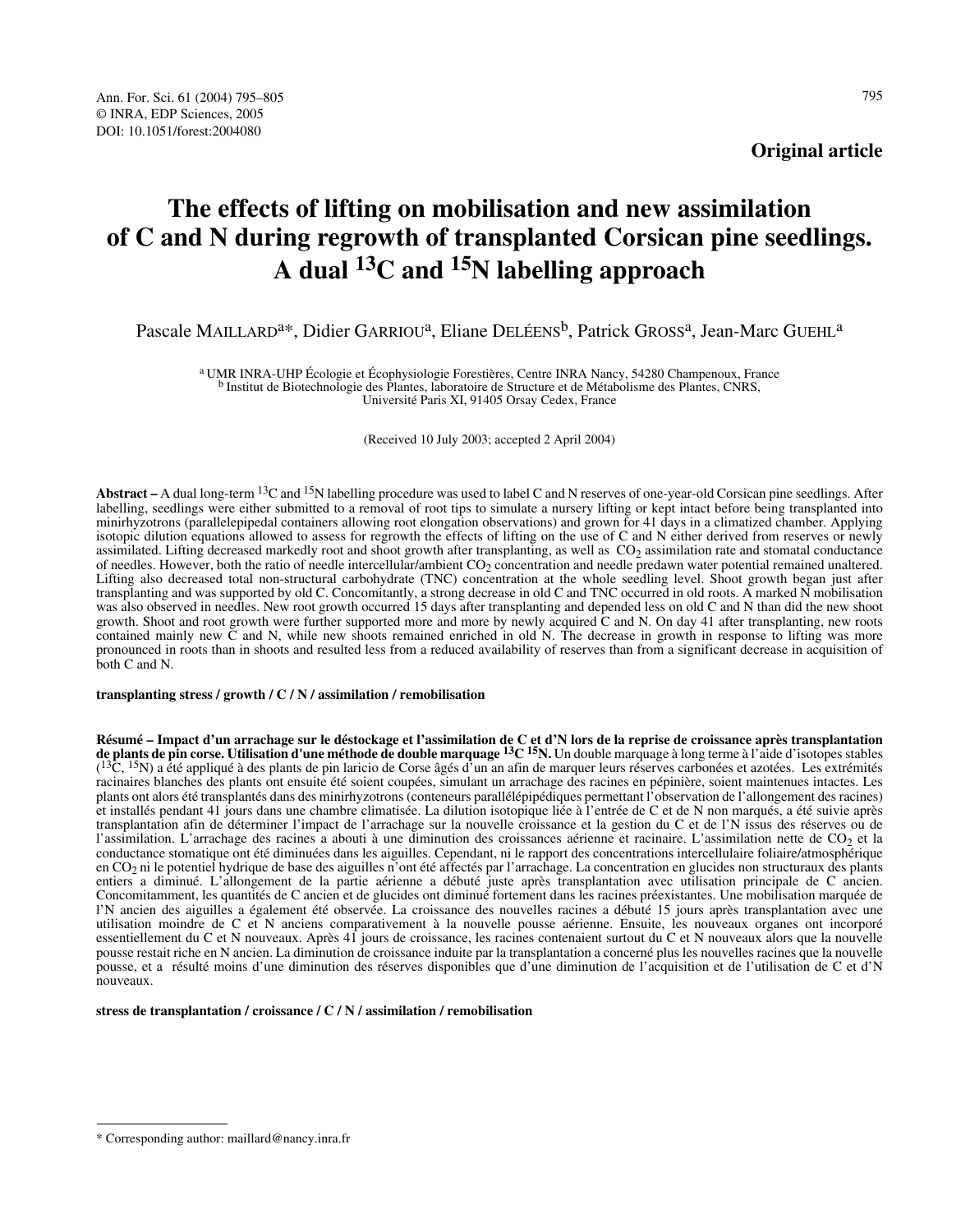## **1. INTRODUCTION**

Afforestation or reforestation often requires the use of nurseryproduced plants. Bare-root tree seedlings previously grown in nursery beds, and then lifted, are preferentially used by foresters due to their low cost compared to those of container-grown seedlings [3]. In these seedlings, root systems generally remain without the protection of soil during a variable time until their final planting in forest sites.

Practices associated with mechanical handling disrupt the functional continuity between soil and roots, and cause root injuries with loss of fine roots, resulting in reduced water and nutrient absorption [21]. Lifting and transplanting of bare-root stock, with or without storage, can compromise subsequent survival and growth in the field [1, 27] through a series of physiological and metabolic disorders [20]: Ecophysiological studies point to the importance of a rapid growth of shoots and roots to recover efficient water, carbon, and nutrient acquisition [9, 20, 21, 31]. These studies have stressed the importance of new root growth for the establishment of transplanted tree seedlings [2].

After transplanting, lifted seedlings will require carbon and nitrogen compounds to support new root growth and associated energy needs. In contrast with seedlings of deciduous tree species, coniferous seedlings are able to photosynthesise in mild late winter and early spring conditions [17, 19]. Consequently, coniferous seedlings may use both currently produced or stored C sources. The importance of these two sources for new growth can vary by species [24], but several studies have reported that transplanted seedlings are often water-stressed, leading to a reduction in photosynthetic capacity [15, 19]. A decrease in C assimilation induces increased mobilization of C reserves to satisfy growth and maintenance metabolism. Although fine roots play a fundamental role in the uptake of water and nutrients, their absence due to lifting does not preclude water and nutrient uptake [7]. Therefore, in the case of young bare-root seedlings transplanted at the end of winter, two sources of nitrogen are to be considered for spring growth: N issued from reserves or newly absorbed.

If new root growth depends on new C and N assimilates, maintaining intact root and leaf systems at planting will be essential. On the contrary, if seedling regrowth is essentially under the dependence of C and N reserves, the availability of reserves may be crucial for a successful establishment in forest plantations. The importance of stored carbohydrates for new growth of lifted seedlings has often been underlined, but a close relationship between declining carbohydrate reserves and performance after transplanting was difficult to assess in practice [22].

Previous studies on Corsican pine, a species widely used for reforestation in southern Europe and for which substantial mortality occurs after transplanting, suggest that mechanisms specifically linked to both altered water and carbohydrate status are involved in transplanting stress [10, 14, 18]. However, precise relationships between water status, C and N reserves, new C and N assimilation, and previous events that concur to poor survival and low root growth after lifting, remain to elucidate.

Lifting and transplanting cause fine root damage. This stress can negatively impact C, N, and water uptake and then alter root regrowth. The major goal of the present study was to test the hypothesis of a relationship between regrowth and water, C and N status of Corsican pine seedlings after lifting and transplanting. To test this hypothesis, we combined information given by total C and N content measurements, and by a dual  ${}^{13}$ C and  ${}^{15}$ N labelling of reserves of seedlings before lifting. By this way, we were able to assess whether lifting increased the importance of C and N derived from reserves *versus* new assimilates in supplying new root growth, and whether allocation of these elements between seedling components was changed by the altered root:shoot ratio. Effects of lifting were also assessed through concomitant measurements of carbohydrates, growth, gas exchange and water status of seedlings. Two main questions were addressed:

– Is the low – or the absence of – new root growth, induced by lifting, linked to altered water status and/or to reduced C and/ or N availability?

– Does new growth depend primarily on C or N reserves or on new assimilates?

## **2. MATERIALS AND METHODS**

#### **2.1. Plant material**

Two hundred, one-year-old seedlings of Corsican pine (*Pinus nigra* Arn. ssp. *laricio* var. *Corsicana*), were obtained in October 1995 from the nursery Robin (Saint-Laurent-du-Cros, Hautes-Alpes, S-E France). Seedlings were planted in 400 cm<sup>3</sup> parallepipedal plastic containers filled with sphagnum peat, and kept in a glasshouse at INRA Champenoux (N-E France), in which temperature was maintained above 8 °C. Seedlings were regularly watered with deionized water. After two months, 70 seedlings were randomly selected and submitted to a dual  ${}^{13}C$  and  ${}^{15}N$  long term labelling.

## **2.2. Labelling overview**

Seedlings were submitted for one month to a dual  ${}^{13}CO_2$  and  $15NH<sub>4</sub>15NO<sub>3</sub>$  labelling. Seedlings were placed in a controlled climatic chamber (Vötsch VTPH 5/1000, Germany) operating as a semi-closed system and designed for  ${}^{13}CO_2$  labelling [29]. Each pot was supplied with 10 mL of a 20 mM solution of  ${}^{15}NH_4{}^{15}NO_3$  (99 atom%  ${}^{15}N$ ; Eurisotop, Gif-sur-Yvette, France). Seedlings were exposed for 12 h twice a week over the one-month period to a  ${}^{13}CO_2$ -enriched air (4 atom%) <sup>13</sup>C) under a constant CO<sub>2</sub> concentration of  $430 \mu$ mol mol<sup>-1</sup> air. Chamber temperature was  $20 \pm 1$  °C, and relative humidity was 97%. Three high-pressure sodium vapour discharge lamps (Philips Electronics N.V., SONT, Amsterdam, The Netherlands) provided a photosynthetic photon flux density of 360  $\mu$ mol m<sup>-2</sup> s<sup>-1</sup> at seedling level. Seedlings were returned into the greenhouse between the labelling cycles.

## **2.3. Experimental lifting and culture conditions after transplanting**

At the end of the labelling experiment (day 0), root systems were gently washed to eliminate the <sup>15</sup>N labelled solution. Then, 27 seedlings had their root tips removed to simulate a nursery lifting. Simultaneously, the root system of 30 seedlings was kept intact, and these seedlings served as a control. After lifting, seedlings were transplanted into minirhyzotrons  $(30 \times 3 \times 70 \text{ cm}^3)$  with a transparent side allowing root observations [26], filled with a fertilised sphagnum peat (TSK<sup>®</sup> 2 Instant, Floragard product; N: 300 to 450 mg  $L^{-1}$ , P<sub>2</sub>O<sub>5</sub>: 200 to 350 mg  $L^{-1}$ , K<sub>2</sub>O: 350 to 600 mg  $L^{-1}$ ) and irrigated every second day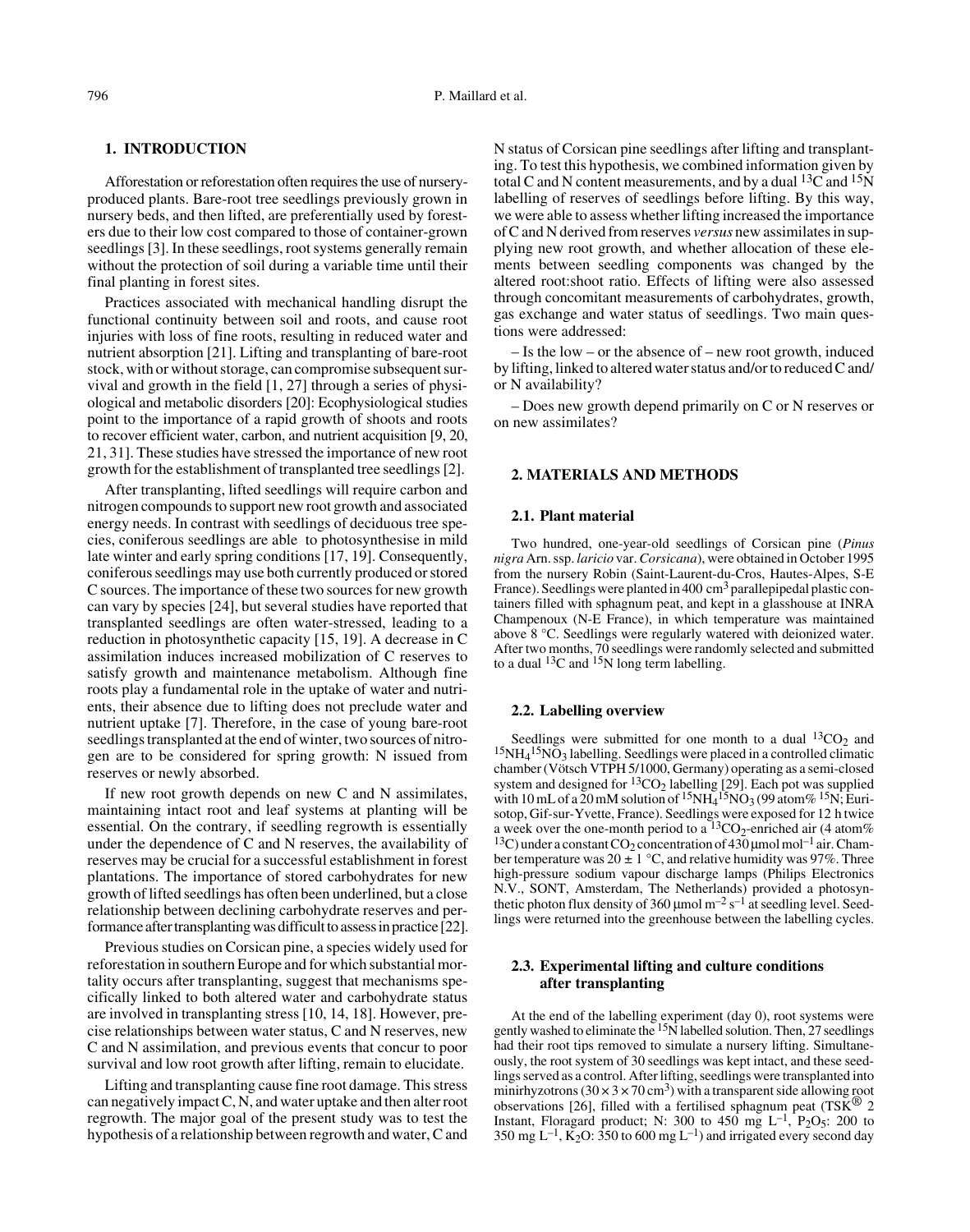to maintain field capacity throughout the experiment. Seedlings were grown for 41 days in a phytotronic chamber (Weiss Technik, type 16 Sp, Resikirchen, Germany) under an ambient  $CO<sub>2</sub>$  concentration  $C_a = of 416 \pm 10$  µmol mol<sup>-1</sup>. Temperature was 20/15 °C  $\pm$  1 °C (day/ night) and relative humidity was  $65/90 \pm 5\%$  (day/night). Thirty-six highpressure sodium lamps (215 W, VHO, Sylvania Osram, Gmbh, USA) provided a photosynthetic photon flux density of 350 µmol  $m^{-2} s^{-1}$  at the seedling level during the photoperiod (14 h).

## **2.4. Growth measurements**

The new root length was measured weekly after transplanting and bud development was assessed according to a six level scale: dormant bud (0); swelled bud (1); appearance of new needles under scales (2); needles emerging from scales (3); unfolding of needles (4); needles expanded (5); needles expanded and starting stem elongation (6).

## **2.5. Water status and gas exchange measurements**

Predawn needle water potential  $(\Psi_{wp})$  was determined two days after transplanting, then weekly, on one needle per seedling using a Scholander pressure chamber. Gas exchange measurements were made in the climatic chamber 5 h after the beginning of the photoperiod, with a portable gas exchange measurement system (LI-6200, Li-Cor, Inc., Lincoln, NE, USA). Carbon dioxide assimilation rate (A,  $\mu$ mol m<sup>-2</sup> s<sup>-1</sup>), needle conductance to water vapour (g, mmol m<sup>-2</sup> s<sup>-1</sup>) and needle intercellular  $CO_2$  concentration  $(C_i, \mu$ mol mol<sup>-1</sup>) were calculated by means of classical equations [30]. At the end of the experiment, seedlings were harvested and their projected needle surface area was measured with a leaf area meter (Delta-T Devices, Cambridge, UK).

#### **2.6. Sampling**

The different sampling dates were: at transplanting, just after the labelling period (day 0), at the beginning of root regeneration (day 13), and on days 27 and 41. For each date, seven intact and nine lifted seedlings were sampled and separated into one-year-old needles, stem, old roots, new roots, and new shoots. In addition, three unlabelled seedlings were sampled on each sampling date to determine natural abundance of 13C and 15N in each seedling component. Each plant component was separately and quickly frozen in liquid nitrogen, freeze-dried, weighed and ground to a fine homogeneous powder with a laboratory mill (Retsch MM200, 42781 Haan, Germany). Samples were further stored at –20 °C until isotopic measurements and carbohydrate analyses.

#### **2.7. Carbohydrate analyses**

Soluble sugars were extracted using a method [8] based on differential polarity properties of solvents to separate soluble compounds from other biochemical ones. An aliquot of 3 to 8 mg of lyophilised dry matter was added to a ternary mixture (CHCl<sub>3</sub>, H<sub>2</sub>O, CH<sub>2</sub>OH; 12/ 5/3; V/V/V) and incubated for ½ h at room temperature. The polar supernatant was kept and the extraction procedure was repeated two times to deplete the pellet in soluble compounds. Starch extraction was realised on the residue by incubation at 100 °C with NaOH (0.02N), then at 50 °C in presence of amyloglucosidase to hydrolyse starch in glucose molecules. Starch and soluble sugars (glucose, fructose and sucrose) were transformed in equivalent glucose with the help of two enzymes (β fructofuranosidase and hexokinase), and then measured by an enzymatic method [5], the principle of which being a stoechiometric relation existing between NADPH and the glucose content of the assay. Soluble sugars (glucose + fructose + sucrose) and starch were expressed in g C per 100 g C of tissue and their sum named total non-structural carbohydrates (TNC) in the text.

## **2.8. Isotopic analyses and calculations**

Total C and N concentrations and  ${}^{13}C/{}^{12}C$  or  ${}^{15}N/{}^{14}N$  isotopic ratios of plant tissues were measured after combustion of aliquots of plant tissues in an elemental analyser (NA 1500 NCS, Carlo Erba, Milan, Italy) coupled with a mass spectrometer (VGA Optima, Fisons Micromass, England) at the Institut de Biotechnologie des Plantes (University Paris XI, Orsay, France). Calculations of isotopic enrichment and of allocation patterns of labelled and unlabelled elements were based on measured C and N isotopic compositions of the different seedling components at the end of labelling and during regrowth [4, 23]. For each sampling date, measurements of  $13C$  and  $15N$  isotopic abundances were made on the corresponding components of three unlabelled seedlings to determine natural  ${}^{13}C$  and  ${}^{15}N$  atom % background. For simplicity, variables related to C only are shown hereafter. Corresponding variables can be defined for N by substituting  ${}^{13}C$ ,  ${}^{12}C$ and C with  $15N$ ,  $14N$  and N, respectively.

– Isotopic abundance in atom % for carbon  $(A<sub>C</sub>%)$  is defined as:

$$
A_C\% = \frac{^{13}C}{^{13}C + ^{12}C} \times 100
$$

– Atom % excess is defined as the difference between the isotopic abundance of a given seedling component following administration of the <sup>13</sup>C or <sup>15</sup>N tracers (A<sub>C labelled</sub> %), and the <sup>13</sup>C or <sup>15</sup>N natural abundance measured for the same component of unlabeled seedlings  $(A<sub>C</sub>)$ unlabelled %):

$$
{}^{13}C_{\text{excess}}\% = (A_{\text{C, labelled}}\% - A_{\text{C, unlabelled}}\% ) \times 100.
$$

Isotopic abundance for C  $(A<sub>C</sub>%)$  of each seedling component between the end of the labelling period (day 0) and the last day of the chase period (day 41) depended on a proportion of labelled C incorporated before transplanting  $(X_c; \text{ old } C)$  and of unlabeled C assimilated after transplanting during the period of regrowth  $(Y_c; new C)$ with  $X_c + Y_c = 1$ :

$$
A_{c,\text{ labelled component}}\% = X_c (A_{c,\text{ labelled seedling}}\% \text{ day 0}) + Y_c (A_{c,\text{ unlabeled seedling}}\%)
$$

where  $X_c$ , the proportion of old C, was estimated for a given seedling component as:

$$
X_c = \frac{A_c, \text{ labelled component }^{90} - A_c, \text{ unlabeled component }^{90}}{A_c, \text{ labelled seedling, day 0 }^{90} - A_c, \text{ unlabeled seedling }^{90}}
$$

.

The abundance for  $^{13}$ C or  $^{15}$ N of labelled seedlings on day 0  $(AC, \text{labelled} and \text{ordless})$  is assumed to correspond to C or N available for remobilisation at day 0. We did not assess such values but assumed that they were equal to those of bulk plant material [23].

Total content of C  $(Q_c)$  comprised old C  $(Q_c, o_{\text{ld}}, o_{\text{end}})$  incorporated before day 0) and new C ( $\overline{Q}_{c, new}$ , incorporated after day 0) contents [4]:

$$
Q_c = Q_c, \,_{old} + Q_c, \,_{new}
$$

 $Q_c$ , <sub>old</sub> =  $X_c \times Q_c$ 

with at day 0

where

and

 $Q_c = Q_c$ , old

$$
Q_c, \text{ new} = (1 - X_c) \times Q_c.
$$

#### **2.9. Statistics**

Two-way ANOVA (GLM procedure; SAS Institute Inc. 1989) followed by the Student-Newman-Keuls test were used to assess the effects of time and lifting on the different variables.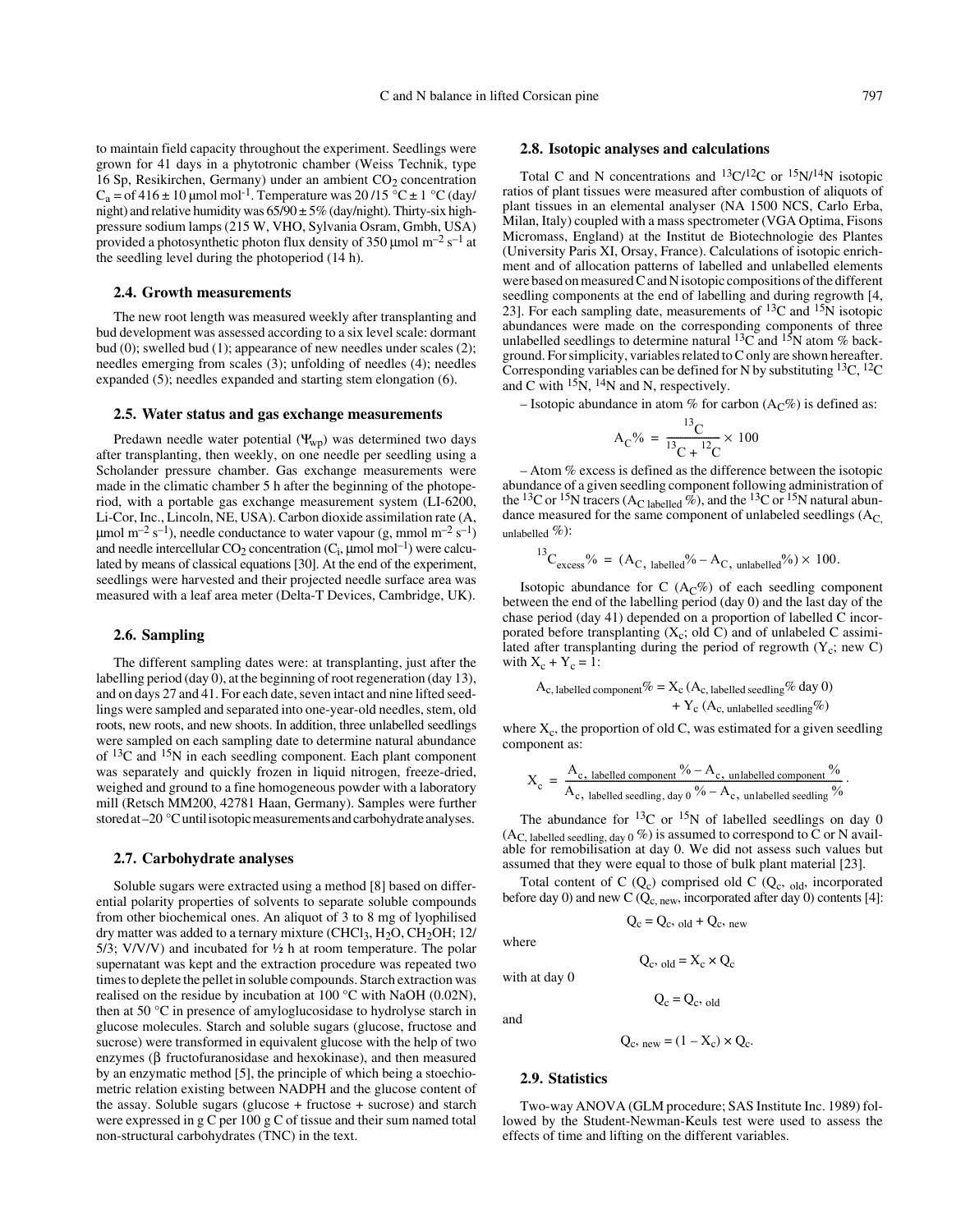

Figure 1. Changes after transplanting in bud burst (A), root elongation (B) and shoot:root ratio (C) of intact or lifted one-year-old Corsican pine seedlings grown in a controlled climatic chamber for 41 days. Mean values  $\pm$  SE (*n* = 7 to 9). ( $\square$ ) lifted seedlings; ( $\square$ ) intact seedlings. Bud development was assessed according to a six level scale: dormant bud (0); swelled bud (1); appearance of new needles under scales (2); needles emerging from scales (3); unfolding of needles (4); expanded needles (5); needles expanded and starting stem elongation (6). The different sampling dates were: at transplanting  $(\text{day } 0)$ , at the beginning of root regeneration  $(\text{day } 13)$ , and on days 27 and 41. The significance of the effects of lifting and time and their interaction are indicated for the different variables; ns, non significant; \* *P* < 0.05; \*\* *P* < 0.01; \*\*\* *P* < 0.001.

## **3. RESULTS**

## **3.1. Effects of lifting on bud break, new root elongation, and gas exchange**

Bud break occurred immediately after transplanting and progressed regularly in intact and lifted seedlings (Fig. 1A). After 3 weeks, bud development of lifted seedlings had significantly fallen behind that of intact ones.

New roots appeared about 15 days after transplanting and grew exponentially in intact and lifted seedlings (Fig. 1B). Early, new root elongation was substantially lower in lifted seedlings than in intact ones.

The shoot: root ratio of lifted seedlings increased with time while that of intact seedlings increased until the 2nd week and then stabilized (Fig. 1C).

Lifting affected neither the  $C_i/C_a$  ratio nor  $\Psi_{\rm WD}$  (Figs. 2B and 2D) but decreased both A and g (Figs. 2A and 2C).

## **3.2. Changes in total C and N after transplanting**

Lifting caused significant changes in C concentration neither in seedlings nor in their components (results not shown). A significant increase with time was observed in N concentration of old and new roots as well as at whole seedling level (Tab. I). Conversely, N concentration in new shoots decreased with time. Lifting did alter N concentration neither in seedlings nor in their components. Time or lifting effects on C:N in the different seedling components were inversely related to those in N concentration.

Total carbon content of seedlings increased significantly with time, whereas the C content of needles and of old roots remained unaltered (Fig. 3 and Tab. II). With the exception of needles, lifting decreased C accumulation, particularly in old stem and old roots (Fig. 3 and Tab. II). Carbon accumulated in new components with time but lifting obviously restrained this accumulation.

Nitrogen content of seedlings and of their components, with the exception of needles, increased with time (Fig. 4 and Tab. II). Lifting caused a decrease in N content of whole seedlings and of old roots (Fig. 4 and Tab. II). In contrast, lifting had no effect on N content of needles and old stem. The N content of new components, and particularly new roots, was significantly decreased by lifting.

## **3.3. Characterisation of C and N sources for new growth**

The increase with time of total C content of whole seedlings arose from new C accumulation, the old C content remaining quite stable (Fig. 3). Lifting lowered new C accumulation (Tab. II).

Old C content of old components was unchanged with time but lifting decreased it in old stem and old roots (Fig. 3 and Tab. II). New C content accumulated in pre-existing components with time without any lifting effect.

Lifting and time interacted and altered significantly new C accumulation in growing seedling components. New shoots grew exponentially after transplanting and accumulated rapidly both old and new C. On day 41, new shoots were mainly made with new C (Fig. 3 and Tab. II). Lifting altered significantly growth of new shoots, ending in a marked decrease in new C accumulation. New roots grew less than new shoots and also accumulated old C, with an increasing contribution of new C with time. Lifting decreased significantly new C accumulation in new roots.

As for C, the N content of seedlings increased with time due to the accumulation of new N, the old N content remaining quite stable (Fig. 4 and Tab. II). Lifting lowered the new N accumulation.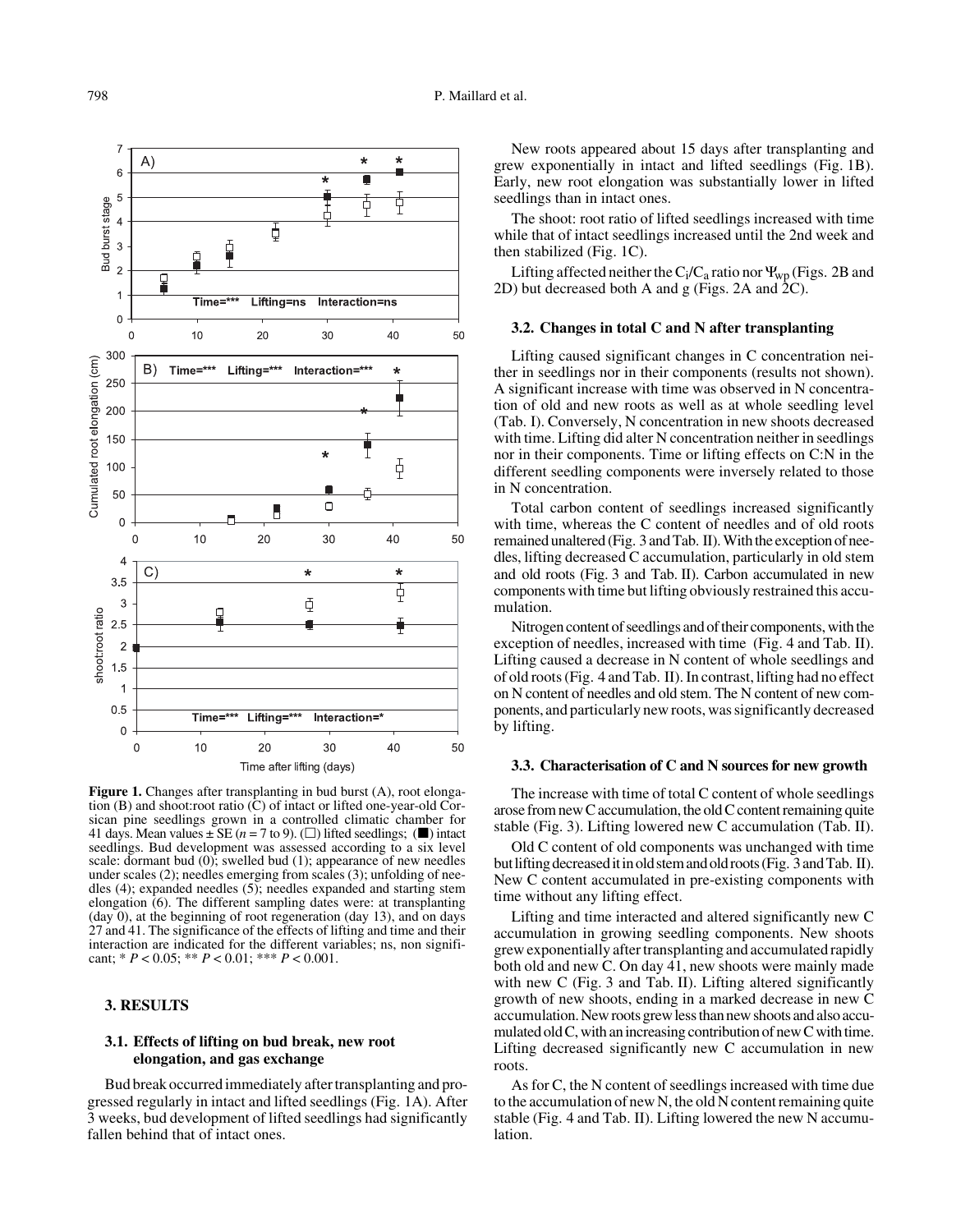

**Figure 2.** Changes after transplanting in net assimilation rate (A), Ci/Ca (B), stomatal conductance (C) and predawn water potential (D) of needles of intact or lifted one-year-old Corsican pine seedlings grown in a controlled climatic chamber for 41 days. Mean values  $\pm$  SE ( $n = 7$ ) to 9). ( $\square$ ) lifted seedling; ( $\square$ ) intact seedling. The different sampling dates were: at transplanting (day 0), at the beginning of root regeneration (day 13), and on days 27 and 41. The significance of the effects of lifting and time and their interaction are indicated for the different variables; ns, non significant; \* *P* < 0.05; \*\* *P* < 0.01; \*\*\* *P* < 0.001.

Table I. Two-way variance analysis (ANOVA) for nitrogen concentration and C:N ratio of the various components of intact or lifted one-yearold Corsican pine seedlings grown after transplanting in a controlled climatic chamber for 41 days. Each value corresponds to a mean  $\pm$  SE  $(n = 7$  to 9). The significance of the effects of lifting and time and their interaction are indicated for the different variables; ns, non significant; \* *P* < 0.05; \*\* *P* < 0.01; \*\*\* *P* < 0.001.

| Time              | $\Omega$        |                 | 13              |                 | 27              |                 | 41              | <b>ANOVA</b>             |    |              |  |
|-------------------|-----------------|-----------------|-----------------|-----------------|-----------------|-----------------|-----------------|--------------------------|----|--------------|--|
|                   | Intact          | Intact          | Lifted          | Intact          | Lifted          | Intact          | Lifted          | Time $(T)$ Lifting $(L)$ |    | $T \times L$ |  |
| N concentration % |                 |                 |                 |                 |                 |                 |                 |                          |    |              |  |
| Needles           | $1.41 \pm 0.05$ | $1.14 \pm 0.07$ | $1.21 \pm 0.07$ | $1.14 \pm 0.06$ | $1.10 \pm 0.05$ | $1.23 \pm 0.08$ | $1.20 \pm 0.05$ | ns                       | ns | ns           |  |
| Old stem          | $0.61 \pm 0.03$ | $0.70 \pm 0.07$ | $0.63 \pm 0.04$ | $0.79 \pm 0.07$ | $0.65 \pm 0.04$ | $0.77 \pm 0.07$ | $0.93 \pm 0.05$ | $\ast\ast$               | ns | $\ast$       |  |
| Old roots         | $0.87 \pm 0.06$ | $1.12 \pm 0.11$ | $1.16 \pm 0.06$ | $1.20 \pm 0.12$ | $1.16 \pm 0.07$ | $1.27 \pm 0.05$ | $1.25 \pm 0.03$ | ***                      | ns | ns           |  |
| New shoot         | $2.80 \pm 0.16$ | $2.21 \pm 0.11$ | $2.23 \pm 0.07$ | $1.41 \pm 0.03$ | $1.38 \pm 0.04$ | $1.51 \pm 0.10$ | $1.74 \pm 0.18$ | ***                      | ns | ns           |  |
| New roots         | $2.05 \pm 0.12$ | $2.45 \pm 0.29$ | $2.05 \pm 0.01$ | $2.71 \pm 0.20$ | $2.86 \pm 0.09$ | $2.66 \pm 0.18$ | $2.96 \pm 0.13$ | ***                      | ns | ns           |  |
| Whole seedling    | $1.08 \pm 0.05$ | $1.07 \pm 0.07$ | $1.09 \pm 0.05$ | $1.11 \pm 0.07$ | $1.05 \pm 0.04$ | $1.22 \pm 0.07$ | $1.22 \pm 0.07$ | *                        | ns | ns           |  |
| $C:$ N ratio      |                 |                 |                 |                 |                 |                 |                 |                          |    |              |  |
| Needles           | $35.5 \pm 1.4$  | $42.8 \pm 2.4$  | $42.0 \pm 2.1$  | $42.7 \pm 2.2$  | $44.3 \pm 2.8$  | $40.4 \pm 2.4$  | $41.4 \pm 1.7$  | ns.                      | ns | ns           |  |
| Old stem          | $82.0 \pm 4.4$  | $71.6 \pm 6.0$  | $77.6 \pm 4.0$  | $63.5 \pm 5.7$  | $74.3 \pm 4.8$  | $66.0 \pm 5.3$  | $53.2 \pm 2.8$  | *                        | ns | ns           |  |
| Old roots         | $57.2 \pm 3.9$  | $44.7 \pm 2.6$  | $42.4 \pm 2.2$  | $43.7 \pm 3.9$  | $42.4 \pm 2.3$  | $39.2 \pm 1.6$  | $40.7 \pm 1.3$  | ***                      | ns | ns           |  |
| New shoot         | $18.0 \pm 1.2$  | $21.9 \pm 0.9$  | $22.0 \pm 0.7$  | $34.0 \pm 1.2$  | $35.8 \pm 1.3$  | $33.0 \pm 2.5$  | $29.5 \pm 2.4$  | ***                      | ns | ns           |  |
| New roots         | $22.7 \pm 1.3$  | $19.8 \pm 2.4$  | $22.0 \pm 0.3$  | $17.5 \pm 1.6$  | $15.7 \pm 0.5$  | $17.8 \pm 1.3$  | $15.5 \pm 0.6$  | ***                      | ns | ns           |  |
| Whole seedling    | $46.0 \pm 2.0$  | $45.8 \pm 2.4$  | $45.3 \pm 1.8$  | $44.6 \pm 2.7$  | $46.2 \pm 2.0$  | $40.4 \pm 2.4$  | $40.9 \pm 1.5$  | *                        | ns | ns           |  |

Old N content of pre-existing components was significantly altered by time and particularly, decreased markedly from day 0 to day 13 in needles (Fig. 4 and Tab. II). No modulation by lifting was observed, except in old roots exhibiting a significant decrease in old N content in response to lifting. New components first incorporated old N, and new shoots incorporated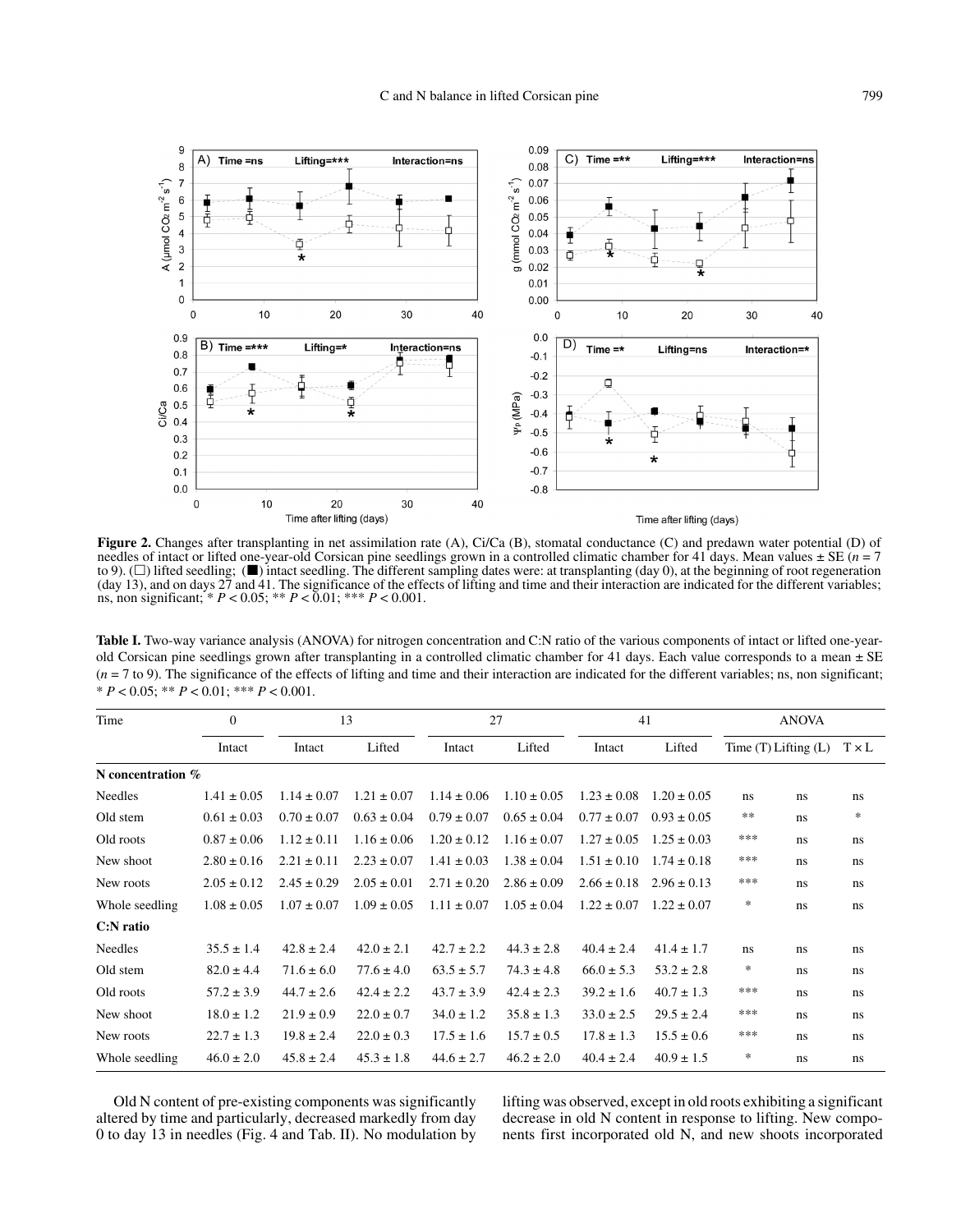## 800 P. Maillard et al.



**Figure 3.** Changes in content of old  $(\blacksquare)$  and new  $(\square)$  carbon in the various components of intact (I) or lifted (L) one-year-old Corsican pine seedlings grown in a controlled climatic chamber for 41 days. Mean values  $\pm$  SE ( $n = 7$  to 9). The different sampling dates were: at transplanting (day 0), at the beginning of root regeneration (day 13), and on days 27 and 41.

more intensively old N than new roots. Lifting decreased old N accumulation in new roots only.

New N content increased with time in all components but accumulated earlier and mostly in needles (Fig. 4 and Tab. II). Lifting did not alter significantly this accumulation in pre-existing components. Lifting reduced markedly new N accumulation in new shoots. At the end of the experiment, new shoots were mainly constituted by old N. In contrast, new roots were mainly made with new N. However, lifting decreased new N accumulation in new roots.

## **3.4. Changes in C and N partitioning after transplanting**

At transplanting, about 45% of total C in intact seedlings was found in needles, 33% in old roots, and 21% in old stem (Fig. 5 and Tab. II). Total C partitioning to needles was stable with time but was increased by lifting (+12%). Partitioning of total C to the stem (20%) was unaffected by lifting and time. Partitioning of total C to old roots decreased with time and lifting. Partitioning of total C to new components increased with time. Forty-one days after transplanting, new roots and new shoots of intact seedlings contained ca. 4 and 9% of total seedling C, while these proportions were 2 and 6% in lifted ones, respectively (Fig. 5 and Tab. II). Lifting significantly decreased the partitioning of total C to new roots only.

Old C (45%) and new C (0 to 30%) partitioning to needles increased with time without any lifting effect (Fig. 5 and Tab. II). Lifting did not alter old and new C partitioning to the stem. Old C partitioning to old roots decreased from 30 to 20% with time with no lifting effect, whereas, new C partitioning first strongly increased to 60% (day 13) and then decreased to 30% (day 41). Lifting decreased by 2 new C partitioning to old roots at day 13. Old and new C partitioning to new roots significantly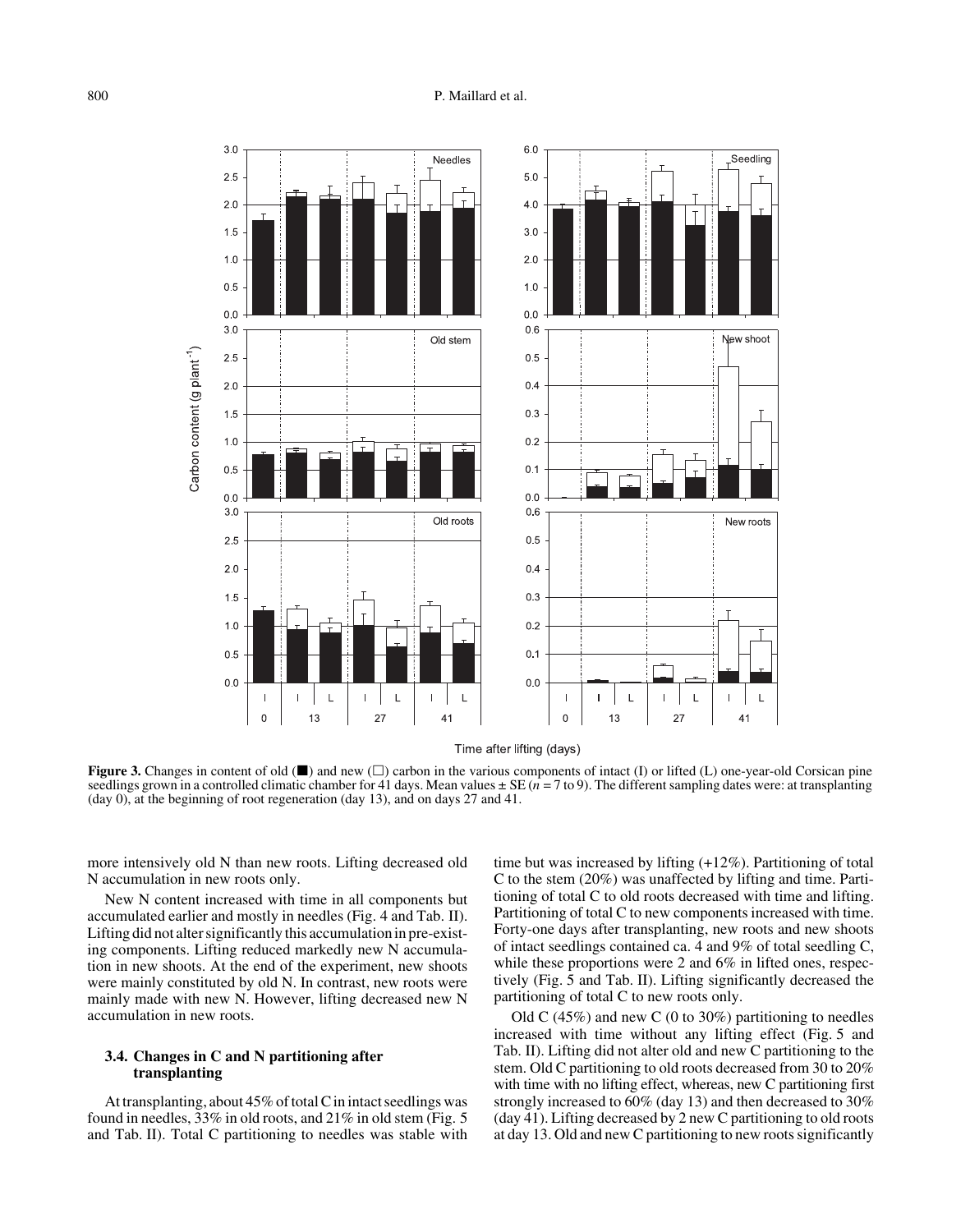

**Figure 4.** Changes in content of old  $(\blacksquare)$  and new  $(\square)$  nitrogen in the various components of intact (I) or lifted (L) one-year-old Corsican pine seedlings grown in a controlled climatic chamber for 41 days. Mean values  $\pm$  SE ( $n = 7$  to 9). The different sampling dates were: at transplanting (day 0), at the beginning of root regeneration (day 13), and on days 27 and 41.

decreased with time and lifting (Fig. 5 and Tab. II). Old and new C partitioning to new shoots increased with time with no significant effect of lifting.

As for C, total N was partitioned by decreasing order to needles  $(58\%)$ , old roots  $(27\%)$  and old stem  $(12\%)$  (Fig. 5 and Tab. II). Total N partitioning to old roots slightly increased with time and decreased in needles. Lifting did not modify N partitioning to needles, but decreased N partitioning to old roots (Fig. 5 and Tab. II). Lifting decreased significantly the partitioning of total N to new roots whereas the partitioning to new shoots was not affected. Forty-one days after transplanting, new roots and new shoots of intact seedlings contained ca. 9 and 11% of total seedling N, while these proportions were 5 and 8% in lifted seedlings (Fig. 5 and Tab. II).

Partitioning of old N to needles (60%, day 0) was decreased by about 33% (day 41) with time (Fig. 5 and Tab. II). Partitioning of new N to needles increased strongly the two first weeks after transplanting, representing about 90% of total seedling N. Then, it decreased to about 50% without any lifting effect. Partitioning of old N to old stem increased with time (from 10 to about 20%) without effect of lifting, whereas in old roots it decreased markedly from 35 to 20% in response to lifting only.

New N partitioning to old roots and to old stem increased with time (20% and 5%, respectively) without any lifting effect (Fig. 5 and Tab. II). Partitioning of old and new N to new components increased with time. Lifting decreased old N partitioning to new roots only.

## **3.5. Changes in carbohydrate concentration after transplanting**

Total non-structural carbohydrate concentration of seedlings increased from 10 to 15% during the two first weeks and then stabilised (Fig. 6). This increase was mainly due to starch accumulation in needles (from 6 to 10%). Lifting slightly but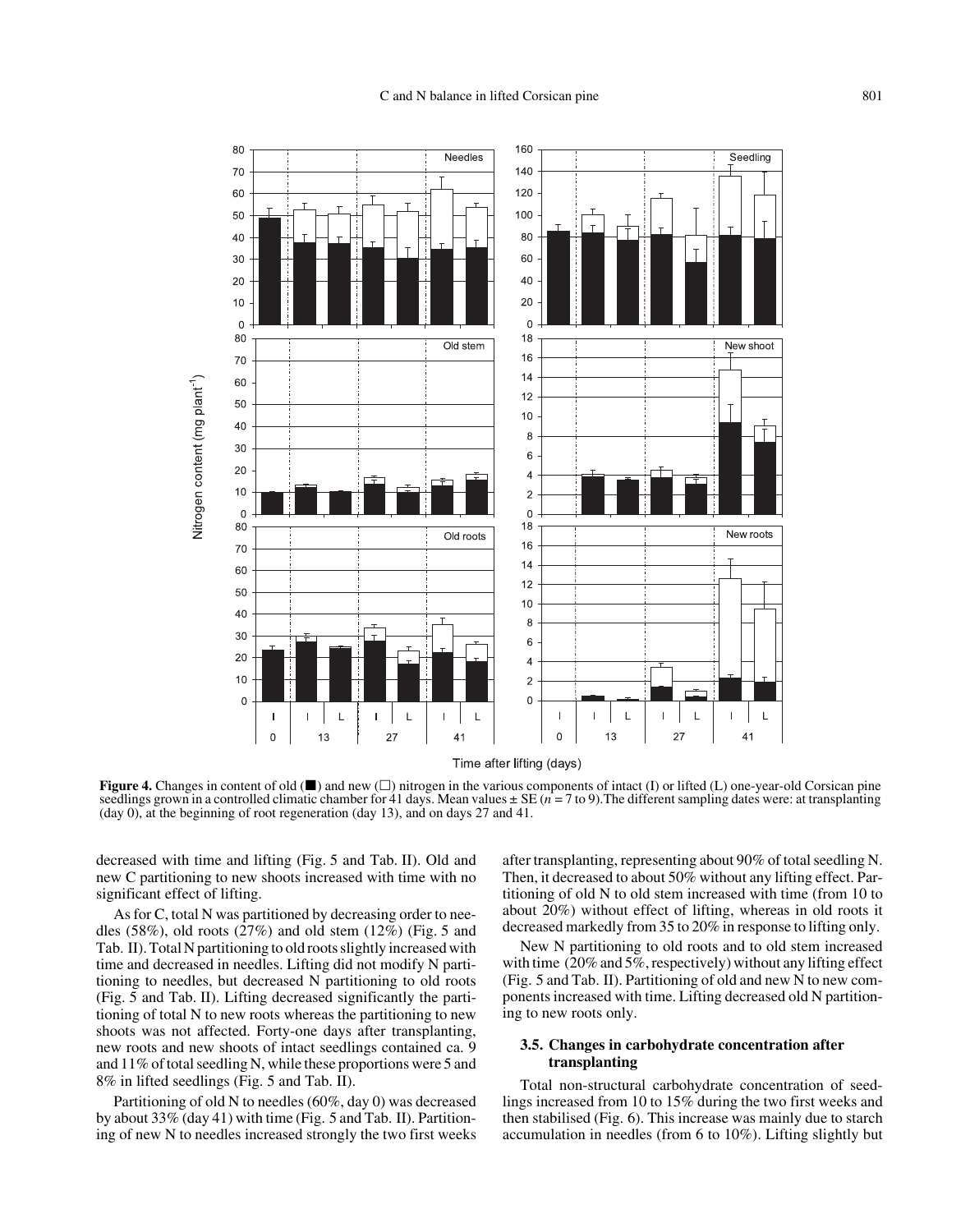## 802 P. Maillard et al.

Table II. Effects of lifting and time on changes in content and partitioning of total, old and new elements (C and N) in the various components of intact or lifted one-year-old Corsican pine seedlings grown after the labelling period in a controlled climatic chamber for 41 days. Labelling period lasted 1 month and was followed by a chase period of 0, 13, 27 or 41 days. Each value corresponds to a mean  $\pm$  SE ( $n = 7$  to 9). The significance of the effects of lifting  $(L)$  and time  $(T)$  and their interaction  $(T \times L)$  were assessed by a two-factorial variance analysis (ANOVA), and are indicated for the different variables; ns, non significant;  $* P < 0.05; ** P < 0.01; ** P < 0.001$ .

| <b>ANOVA</b>         | <b>Needles</b> |        |              | Old stem |     |              | Old roots |        |              | New shoot |        |              | New roots |        |              | Whole seedling |        |              |
|----------------------|----------------|--------|--------------|----------|-----|--------------|-----------|--------|--------------|-----------|--------|--------------|-----------|--------|--------------|----------------|--------|--------------|
|                      | T              |        | $T \times L$ | T        |     | $T \times L$ | T         | L      | $T \times L$ | T         |        | $T \times L$ | T         | L      | $T \times L$ | T              |        | $T \times L$ |
| Total C content      | ns.            | ns     | ns           | ***      | *   | ns           | ns        | **     | ns           | ***       | $\ast$ | ns           | ***       | $**$   | $\ast$       | **             | $\ast$ | ns           |
| Total N content      | ns.            | ns     | ns           | ***      | ns  | ns           | $**$      | **     | ns           | ***       | $\ast$ | ns           | ***       | $**$   | ns           | ***            | $\ast$ | ns           |
| Old C content        | ns             | ns     | ns           | ns       | ∗   | ns           | ns        | *      | ns           | ***       | ns     | ns           | ***       | *      | ns           | ns             | $\ast$ | ns           |
| Old N content        | ∗              | ns     | ns           | $\ast$   | ns  | ns           | *         | **     | ns.          | ***       | ns     | ns           | ***       | ***    | ns           | ns             | ns.    | ns           |
| New C content        | $**$           | ns     | ns           | ***      | ns  | ns           | ***       | ns     | ns           | ***       | $**$   | *            | ***       | $**$   | *            | ***            | ns     | ns           |
| New N content        | ***            | ns     | ns           | ***      | ns  | ns           | ***       | ns     | ns           | ***       | $\ast$ | $\ast$       | ***       | $\ast$ | ns           | $**$           | $\ast$ | ns           |
| Partitioning total C | ns             | $**$   | ns           | ns       | ns  | ns           | ***       | ***    | ns.          | ***       | ns     | ns           | ***       | ***    | $\ast$       |                |        |              |
| Partitioning total N | ***            | $**$   | ns           | *        | ns  | $\ast$       | **        | *      | ns           | ***       | ns     | ns           | ***       | ***    | ∗            |                |        |              |
| Partitioning old C   | ∗              | ns     | ns           | ns       | ns. | ns           | ***       | ns     | ns.          | ***       | ns     | ns           | ***       | $\ast$ | ns           |                |        |              |
| Partitioning old N   | ***            | $\ast$ | ns           | ***      | ns  | $\ast$       | ***       | $\ast$ | ns.          | ***       | ns     | ns           | ***       | ***    | $\ast$       |                |        |              |
| Partitioning new C   | $**$           | ns     | ns           | **       | ns  | ns           | ***       | ns     | ns.          | ***       | ns     | ns           | ***       | ***    | ns           |                |        |              |
| Partitioning new N   | ***            | ns     | ns           | ***      | ns  | ns           | ***       | ns     | ns           | ***       | ns     | ns           | ***       | ***    | ns           |                |        |              |

significantly reduced this increase at the seedling level. TNC concentration of old stem was quite stable (about 10%) whereas starch concentration decreased with time and no effect of lifting was observed (Fig. 6). Concentration of TNC in old roots decreased strongly (from 15 to 5%) with time due to the decrease of both starch (from 9 to 2%) and soluble sugar (from 5 to 3%) concentrations. Regardless of lifting, concentration of TNC in new components reached 10 to  $15\%$  two weeks after planting then decreased in new roots and new shoots to 10 and 5%, respectively. These changes in TNC concentration in young growing components mainly involved soluble sugars (about  $6\%$ ).

#### **4. DISCUSSION**

After transplanting, lifted Corsican pine seedlings exhibited reduced new growth and alterations in their C and N assimilation as compared to control seedlings. Lifting decreased carbon assimilation and stomatal conductance but  $C_i:C_a$  ratio and predawn water potential remained unaltered. This last point led us to hypothesize that the decrease in net  $CO<sub>2</sub>$  assimilation rate in Corsican pine seedlings in response to lifting, implied both stomatal and metabolic processes. The photosynthetic activity in plants is generally strongly correlated with their N concentration even if the relationship between N concentration and  $CO<sub>2</sub>$  assimilation capacity is weaker in conifers than in other species due to lower rates of photosynthesis and a smaller range of N concentration than in non-coniferous species [25, 32]. The proportion of leaf N found in Rubisco is known to vary between 6–20% in evergreen conifers [12, 28] but, in tree seedlings the proportion of N allocated to Rubisco has been found to be independent of N supply [33]. In our experiment, newly assimilated N increased less in lifted versus control seedlings. However, total N content of needles of lifted seedlings was unaltered by the decrease in N uptake. Besides, new N content of needles of lifted seedlings increased significantly. This result led us to hypothesize both an increased export of old N from needles in response to lifting, and an increased import of currently assimilated N. Such changes in N redistribution could be partly linked to the fact that the removal of new roots, by temporarily precluding efficient N uptake, imposes that lifted seedlings rapidly restore new roots through the utilisation of C and N reserves. Rubisco being considered as a major form of N storage in plants [32], should be remobilised more intensively in needles of lifted than of control seedlings. The observed decrease in net assimilation could be related to the increased turnover of Rubisco in response to lifting.

No water stress was observed in our experimental conditions as shown by the unaltered predawn water potential of needles. Further confirmation of a lack of alteration of hydraulic conductivity in lifted seedlings could be drawn by concomitant water potential and gas exchange measurements [16]. However, the fact that N uptake decreased but did not cease after lifting in our experiment, suggests that root systems of lifted Corsican pine seedlings remained able to acquire water and nutrients after transplanting. This behaviour was already observed for loblolly pine seedlings [7] submitted to a restriction of their root system. Probably, a prolonged exposition to ambient air before transplanting or a cold storage are more susceptible to induce drastic plant desiccation [11, 13, 14] than lifting alone if a satisfactory water supply is provided after transplanting. However, even if lifting only caused a small loss of biomass for the root system, physiological status of transplanted seedlings was significantly damaged. Indeed, a marked decrease in bud break, root and shoot growth occurred early and remained visible almost two months after transplanting. However, shoot growth was less affected than root growth as previously shown for Douglas fir [16]. A water limitation could be indirectly generated later in the growing season if the growth unbalance generated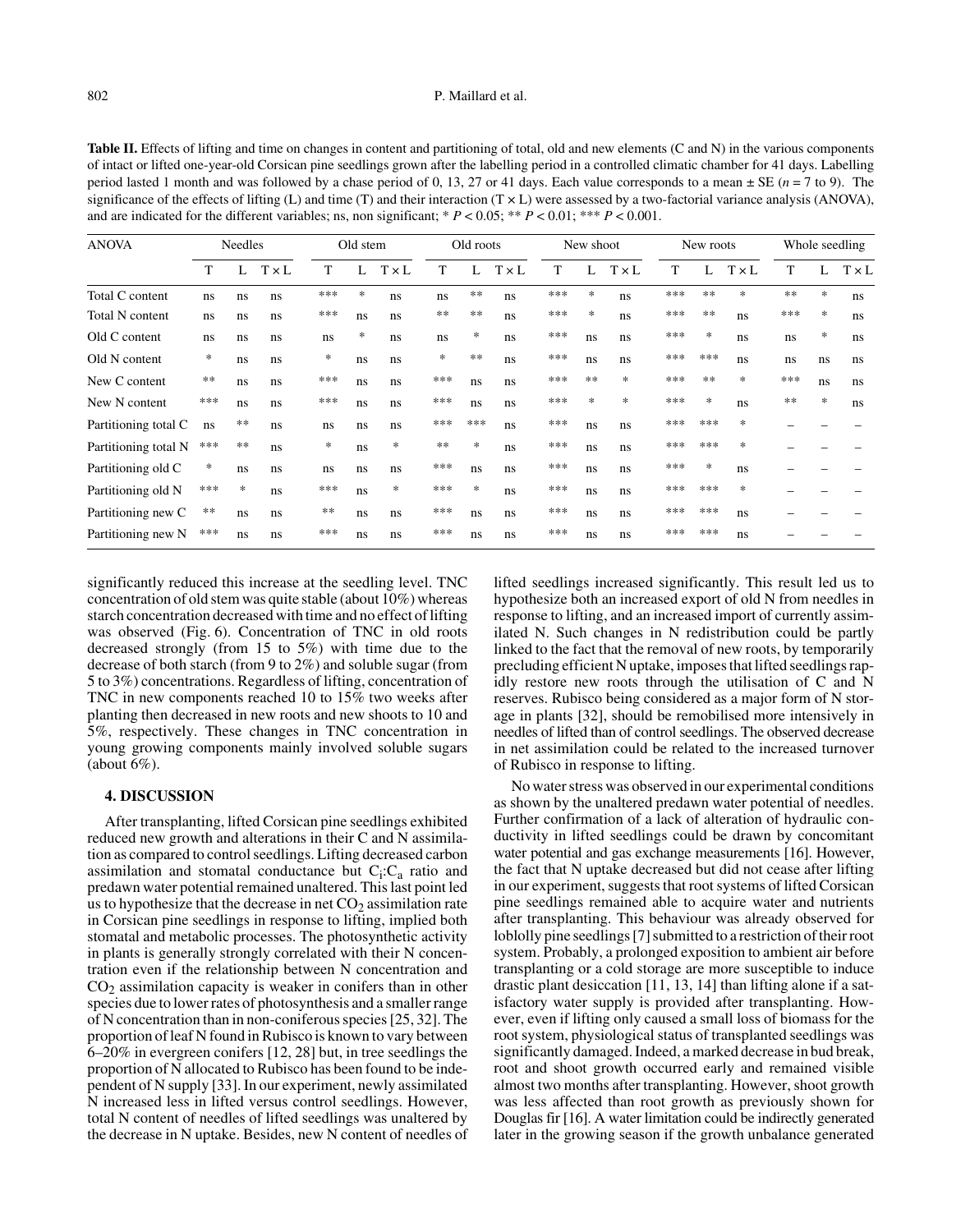

**Figure 5.** Changes in partitioning of total, old, and new carbon and nitrogen in various components of intact or lifted one-year-old Corsican pine seedlings grown in a controlled climatic chamber during 41 days. Mean values  $\pm$  SE (*n* = 7 to 9). New roots ( $\square$ ); old roots ( $\blacksquare$ ); old stem ( $\blacksquare$ ); needles ( $\blacksquare$ ); new shoots ( $\blacksquare$ ). The different sampling dates were: at transplanting (day 0), at the beginning of root regeneration (day 13), and on days 27 and 41.

by lifting persists. Considering that other usual post-cultural operations such as short-term exposure to ambient conditions, will also concur to decreased root growth of Corsican pine seedlings after transplanting [14], it is likely that increased water demand of the aerial system will be more difficult to satisfy and will jeopardize successful establishment of these seedlings.

Lifting ended early in a significant decrease in C acquisition. However, at the whole plant level, new C content of lifted seedlings was not significantly decreased compared to intact ones (Tab. II). These results led us to hypothesize that C loss by respiration could be lower in lifted seedlings than in intact ones, partly due to decreased growth. No marked imbalance in C:N ratio was generated in seedlings by lifting in our experimental conditions, due to a similar and slight decrease of these elements with lifting. Lifting, through a slight decrease in non-structural carbohydrate concentration, also altered carbohydrate status of Corsican pine seedlings. Starch concentration increased strongly in needles the first days after transplanting. Then, starch was mobilised in response to increased growth needs and seedling concentration decreased from 10% at day 13 to 6% on day 41. No strong TNC decrease occurred in components with time except in old roots. It seems that decreased growth of lifted seedlings cannot be attributed directly to reduced availability of carbohydrates as already suggested for the same species [14].

Amounts of labelled C and N incorporated by Corsican pine seedlings before lifting did not decrease significantly with time but were redistributed for growth of new components, pointing to the absence (1) of consumption of C reserves for respiration and (2) of no important N release in the soil after lifting as previously demonstrated on *Quercus suber* saplings [6]. Few C reserves were mobilised in old stem that acted more as a sink than a source for C and N. Contrastingly, old roots and needles of Corsican pine cooperated to provide C and N for growth of new components. Old roots acted as a source of C reserves and needles as source of N reserves, about 50% of N of seedlings being located in them. Shoot growth began immediately after transplanting and was supported by old C as demonstrated both by its C composition and by the concomitant strong decrease in old C content, starch and soluble sugar concentrations in old roots. Nitrogen reserves of needles were also intensively mobilized the first weeks to support shoot growth. In contrast, new roots appeared 15 days later than new shoots, even in case of lifting, and used less C and N reserves than new shoots. Fortyone days after transplanting, new roots were mainly constituted by new C and N, while new shoots remained enriched in old N still representing about 64 (lifting) or 80% (intact) of its total N content. This result led us to hypothesize that shoot growth, by preferentially using C and N reserves, will be less penalized by a temporary decreasing availability of C and especially N than root growth which is more dependent on new assimilates. Besides, our results show that reduced root growth operated with no substantial decrease of TNC in seedlings as already reported in [14]. Consequently, N availability seems more limiting than C availability for root regrowth in Corsican pine seedlings. Lifting also significantly decreased the partitioning of newly acquired C and N to the new growing components, particularly for new roots. Precisely, new C and new N stayed more in old structures in lifted than in intact seedlings. In fact, the most important differences appear in N use for new growth. First, lifting ended up in alterations in the use of old C and N by new growing components. Second, the growing components used less new acquired C and N, ending in decreased growth. The most important sinks for new N were needles that restored the loss of old N occurring with time by new N, so that total N content remained unaltered in these components. In fact, after transplanting, needles attracted between 84 and 88% of total new N in seedlings the 13 first days and still between 43 and 58% after 41 days. This result implies that, contrarily to C, in Corsican pine seedlings, N was not firstly renewed in components (roots, stem) nearest of the absorption source.

In conclusion, our results point to the fact that a root system with intact fine roots is an important prerequisite for new growth of transplanted Corsican pine seedlings, even if lifting did not cause water stress or impeded N uptake. Our results suggest that regulations operate in seedlings at the needle level to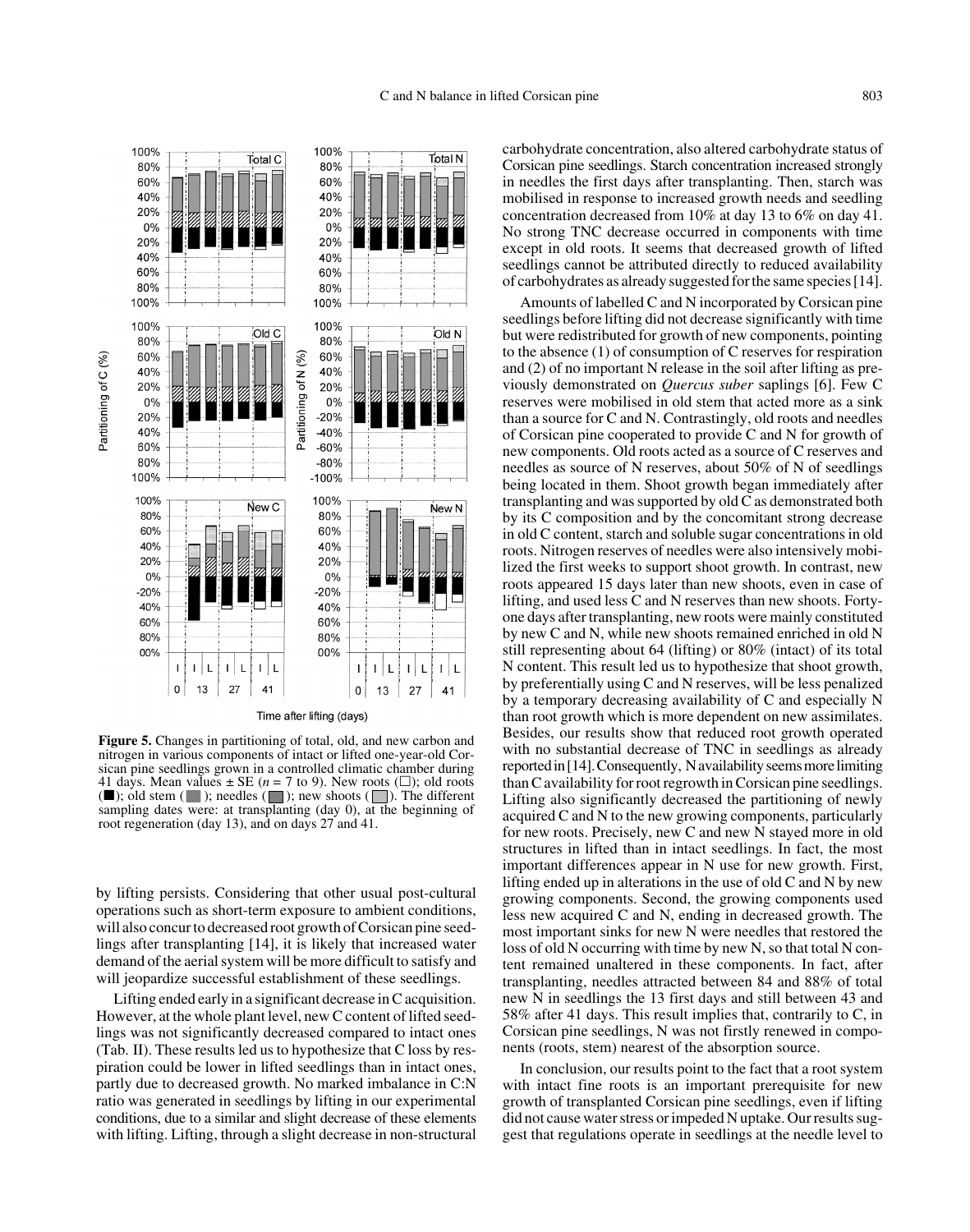

| <b>ANOVA</b> |     | Needles |  | Old stem |               | Old roots |    | New shoot |    |  | New roots |    |              |     | Whole seedling |  |  |
|--------------|-----|---------|--|----------|---------------|-----------|----|-----------|----|--|-----------|----|--------------|-----|----------------|--|--|
|              | m   |         |  |          | ┺             | т         | L  |           | L  |  | T.        | L  | $T \times L$ | T   | L              |  |  |
| Sol. sugars  | *   | ns      |  | $\ast$   | ns            | ***       | ns | $**$      | ns |  | ns        | ns | $\ast$       | ns  | ns             |  |  |
| Starch       | *** | ns      |  | $*$      | <sub>ns</sub> | ***       | ns | $***$     | ns |  | $***$     | ns | ns           | *** | ns             |  |  |
| <b>TNC</b>   | *** | ns      |  | ns       | ns            | ***       | ns | **        | ns |  | ns        | ns | ns           | *** | $\ast$         |  |  |

**Figure 6.** Changes in total non-structural carbohydrate (TNC) concentration of various components of intact (I) or lifted (L) one-year-old Corsican pine seedlings grown in a controlled climatic chamber for 41 days. Each value is expressed in g C per 100 g C tissue, and is the average of 7 to 9 replicates  $\pm$  SE. Starch ( $\Box$ ); Soluble sugars ( $\Box$ ). The significance of the effects of lifting (L) and time (T) and their interaction (T  $\times$  L) are indicated for the different variables; ns, non significant; \* *P* < 0.05; \*\* *P* < 0.01; \*\*\* *P* < 0.001. No interaction was found with the exception of new roots.

limit negative effects of decreased water and N entry, through decreased stomatal conductance and increased allocation of N. As a consequence, C assimilation, carbohydrate concentration, and N availability for new growing components were decreased in lifted seedlings. However, root growth was more penalised than shoot growth, probably due to delay in regrowth and to a greater dependence on new assimilates than new shoots, leading to a growth unbalance. This unbalance combined with other root injuries generated by horticultural practices can increase strongly risks of degradation of water potential and C and N acquisition on the site of installation, and compromise successful plantation establishment in the field.

## **REFERENCES**

[1] Andersen L., Survival and growth of *Fagus sylvatica* seedlings root-pruned prior to transplanting under competitive conditions, Scand. J. For. Res. 16 (2001) 318-323.